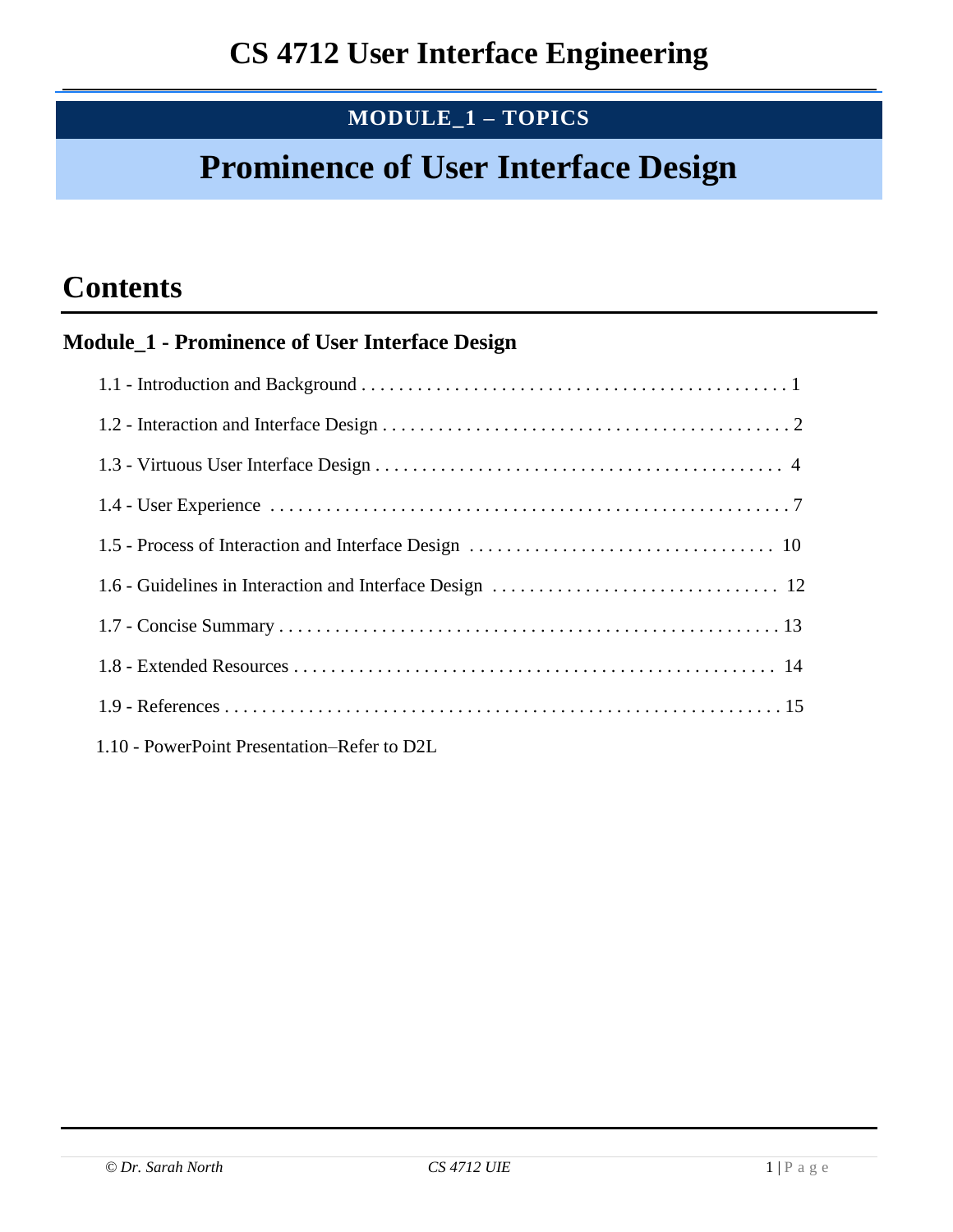# **MODULE\_1 – TOPICS**

# **PROMINENCE OF USER INTERFACE DESIGN**

User interface design is an essential concept to be understood when trying to creating a successful application. User interface design is defined as "the process of making interfaces in software or computerized devices with a focus on looks or style" (User Interface (UI) Design, n.d.). The objective of a good user interface is to minimize the user's stress and maximize their ability to access all the features of the application at use. User interface design can be further broken down into two sections—interaction and interface design—and, when combined together, designers can make an extraordinary application.

#### **1.1 - Introduction and Background**

Even though the constant development and improvement of technology makes devices more complicated each day, we live in an age in which people can effectively use some of the most advanced pieces of technology without needing a complete understanding of how those objects function and complete their goals. We can thank the many developers and researchers in technology and psychology who created the field of design known as user interface design. Before we can talk about user interface design, we must understand user interaction design. According to Helen Sharp, Yvonne Rogers, and Jenny Preece, interaction design is "designing interactive products to support the way people communicate and interact in their everyday and working lives" (Sharp, Rogers, Preece, 2015).

In other words, user interaction design is the design philosophy in which a device is made with the intent to maximize the usability of and user experience with an object. User interface design is a subset of interaction design primarily dealing with the interactions between people and machinery. Usability and user experience are two key pillars of user interaction design; one can have a revolutionary computer application that could change the world, but if it is near unusable or makes the everyday user too irritated to even look at it, then no one will use that product (Hopkins, 2017). User interface design became a prominent design focus because it allowed these advanced products to become *wanted* instead of solely being *needed*. User interface design became an eventual necessity because of the many challenges to making the interactions between people and computers useful and pleasing.

#### **1.2 - Interaction and Interface Design**

User interaction and interface design are vital design philosophies that need to be understood in order to keep users happy. While similar, these design philosophies have important differences. Interaction design focuses on how the user interacts with the system globally: for instance, clicking a button on the screen or navigating through menus to access another screen. Interface design, however, focuses on what the users actually see, such as a home or welcome screen. These two philosophies and practices should go hand-inhand when designing for the best user experience possible.

Humans and computers have a unique relationship because, unlike most machinery, computers can provide constant feedback for each action the user makes, leading to a dynamic device that can be used for multiple situations, whether solving equations or automating machinery.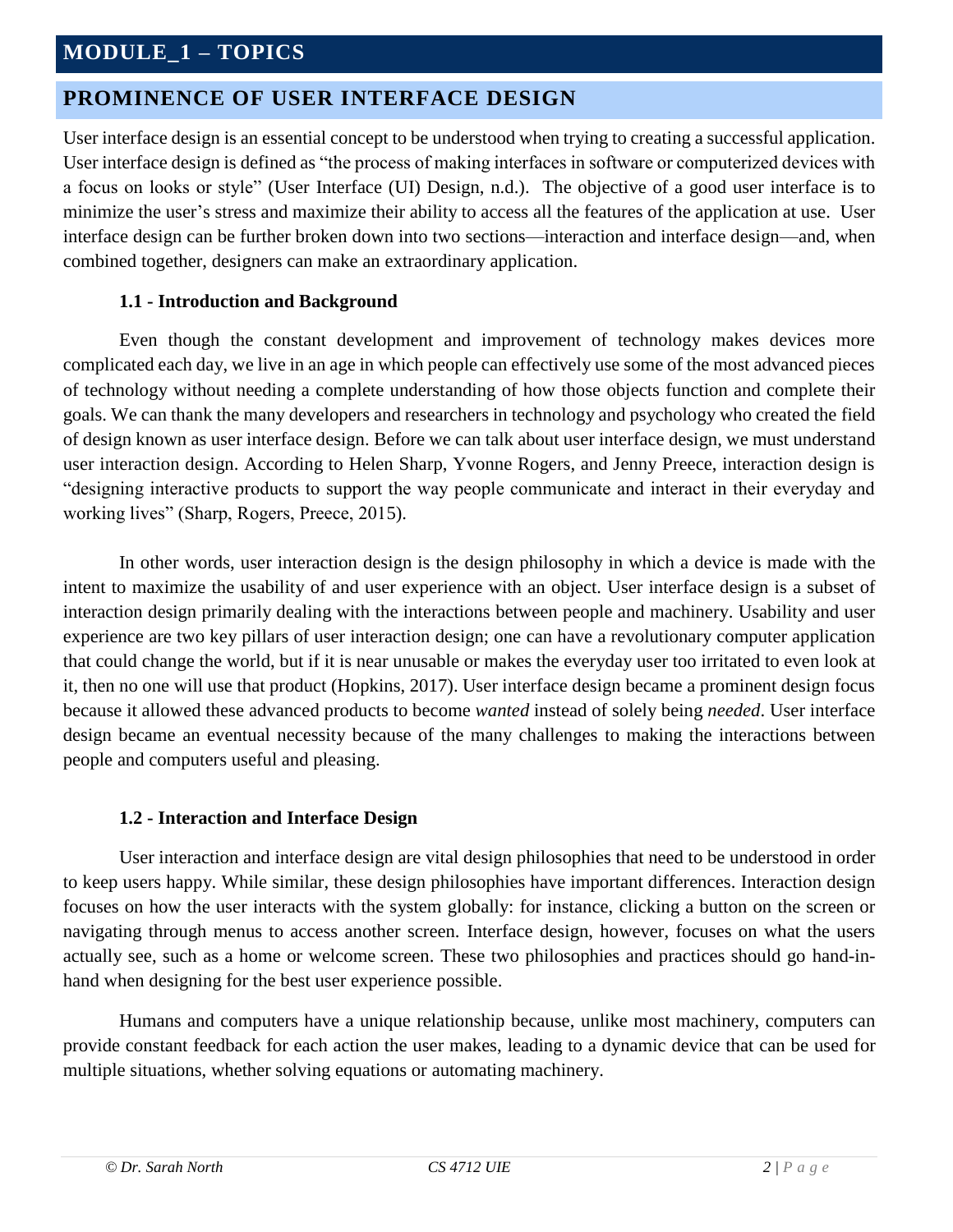### **1.2.1 – Interface Design**

Good interface design allows the user to complete their set of tasks in the most efficient way possible. Teo Siang breaks down interface design into five dimensions: words, visual representations, physical objects or space, time, and behavior (Siang, 2019). The first dimension, words, covers items like labels and buttons. When using words, it is very important the demographic of the application is known first. One must know who the demographic of the application is and use words that will appeal to them; for example, avoid jargon when designing for the layperson. The words should be simple, concise, and meaningful. Secondly, we have visual representation, which consist of images, typography, graphs, and other graphical elements. Visual representation goes hand-in-hand with words by giving them some additional life; in some cases, visuals can replace words entirely. The third dimension is physical objects or space, which deals with the type of device the user is going to be using when accessing the application or webpage.

The designer needs to know how the application is going to be accessed and create the application accordingly. The user can be on a phone, laptop, or tablet, during night or day; and since every device has its own screen resolution, the images, labels, and buttons need to be designed and placed so they will be visible in each format and properly spaced. Next is time, which deals with sound, animation, media, and user interaction. Sound, animation, and media give users the necessary responses when using the application. However, designers need to be aware of the time it takes for the sound, animation, or media to complete, because if too long or too short, the user could become uninterested and leave the application. Some users might like to see how much time they have spent on the application, and some may like to leave and return to the application in the same spot they left; it is important that the designer consider these features for users that would like them. Lastly, the dimension of behavior is essentially a combination of all previous four dimensions and how they coexist and interact with each other. This the most important dimension for post-launch support, because this dimension allows designers to receive feedback from users on what they liked and disliked and how they can improve their applications.

According to Alan Smith, there are three important laws that every designer must follow when practicing interaction design: Hick's Law, Fitts' Law, and Tesler's Law (Smith, 2018). Hick's Law was created by Edmund Hick and states that the more options users have, the longer it takes to make a decision. Designers have to take this law into account and try to limit the number of options displayed to only the most immediate options necessary to the user. Fitts' Law was created by a psychologist, and when applied to interaction design, it states that interactive buttons should be much more noticeable to the user for an easier navigation experience. Tesler's Law was created by Larry Tesler and states that as applications continuously get updated, their complexity will increase as well. The designer will need to move complexity to the background to simplify the user experience. Applying the principles of the five dimensions and three laws into interface design, the designer will be able to create a superb application design.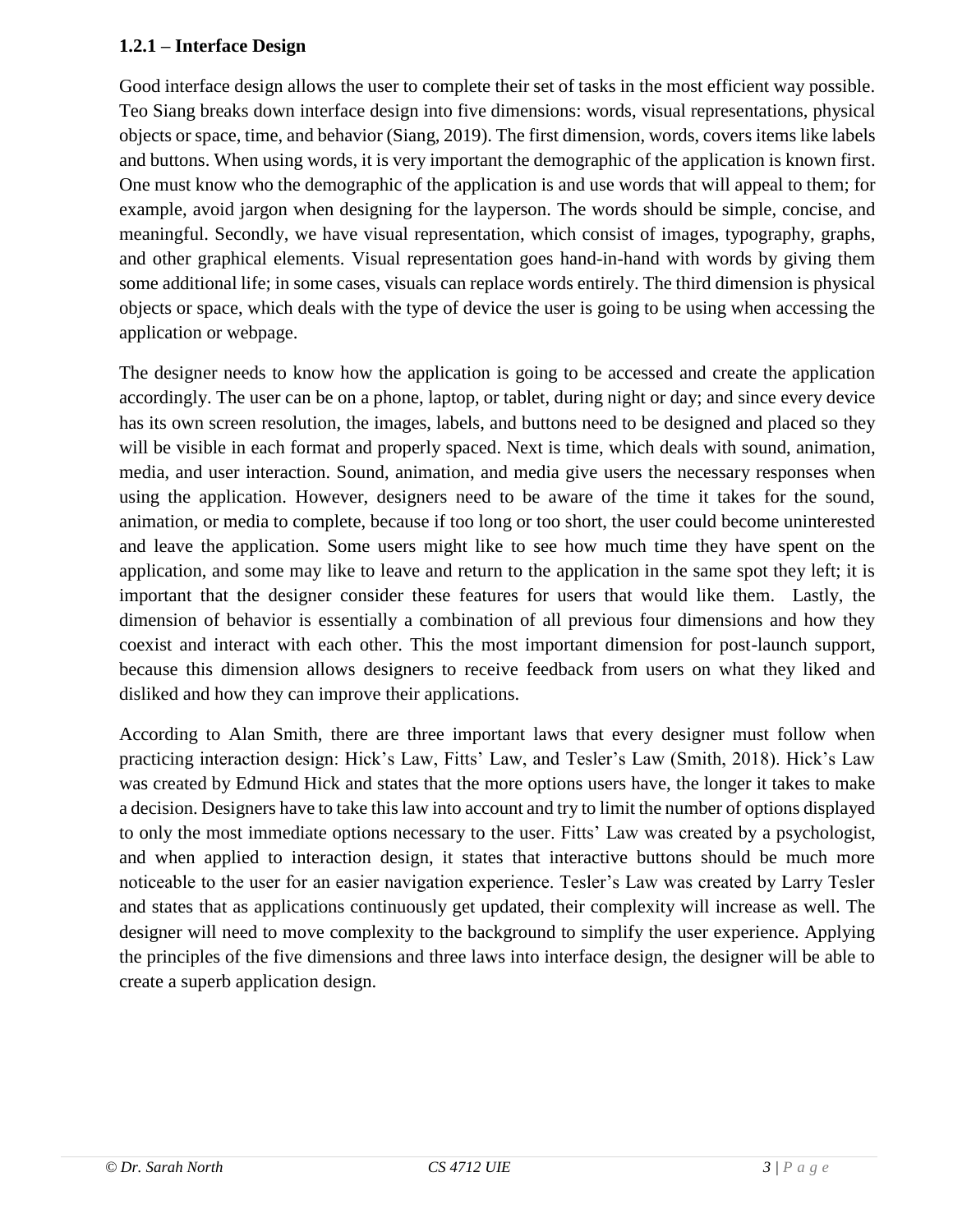#### **1.3 - Virtuous User Interface Design**

 After the many developments of user interface design, we are in an age in which some of the most complicated activities can be accomplished just with a couple presses on the screen of a phone, including filing your taxes, controlling your home security, and even monitoring your health. As we develop new user interfaces to accompany these applications, not only do we have to ask, "what is the best way to develop the UI", but we also have to ask, "How will the user react to the UI?" This is where we introduce Virtuous User Interface Design, in which the design is based around the user's culture and how much freedom they will have with the final UI (Marcus A., n.d). To make an effective Virtuous User Interface, we must determine if the user should have full freedom, what information is given to them, and how the user interface is presented. If we follow these principles, the user will be able to have a positive user experience.

The amount of freedom and choices a user has will have a major impact on the user experience. These choices can range from every single button on a keyboard to the number of buttons on an elevator. To understand the right amount of freedom the user should have, designers' first need to understand what the user wants from the device. For example, a traditional soda machine and the Coke Freestyle® both serve the same purpose of dispensing ice and soda; the only fundamental difference to the user is the amount of choices they have (Tiger, A. A., Nance, W., Roach, C., & Emery, B. G., 2017). If we compare the amount of wait time these machines have, the traditional soda fountain was on average nine seconds faster than the Freestyle, but the Freestyle gave increased revenue for the quick service industry of 11 percent when it was introduced (Tiger, A. A., Nance, W., Roach, C., & Emery, B. G., 2017). When it came to profit, the Freestyle outdid the traditional soda fountain machine because users welcomed the amount of choices, even though it didn't mean that the traditional machine was made obsolete. The traditional machine is simpler for more elderly people and is more likely used for people who like the standard flavors only. Limited choices excel in machines with short interactions and with users who have little to no experience with the product, while a large pool of choices excels in machines with long interactions and users who are highly experienced with the product (Sharp H., Rogers Y., Preece J., 2015). If the amount of choices is not properly balanced for the expected user, then the user experience may be impacted; a common example often cited is the elderly becoming frustrated with computers and smartphones.

The main purpose of virtuous user interface design is to help the user, but if information presented is handled poorly, it will merely cause more harm than good. In this day of age, we use UIs to make efficient life-critical systems and if we do not give enough information in the UI, it can lead to faulty decision-making processes.

One example of this failure is the APACHE Medical system, a disease-classification protocol used in hospitals that determines whether the patient is too ill for treatment (Weber M., 2019). This user interface design fails to give important information such as the immediate countermeasures to improve a patient's chances to live and can lead to the immediate loss of life. If the presentation of information too simplified or too comfortable, the UI will apply to fewer people that can actually use it effectively, which defeats the purpose of the system (Weber M., 2019). The opposite is also true: having too much information can have the same effect. Having too much information on screen makes the screen look confusing and makes each part of the interface demand too much of the user's attention (Galitz, W. O., 2007). To help optimize the information, user interface designs can categorize and use multiple screens to help share and parse information as it is needed by the user. Once the information is ready, the designer has to find the best way to present the information.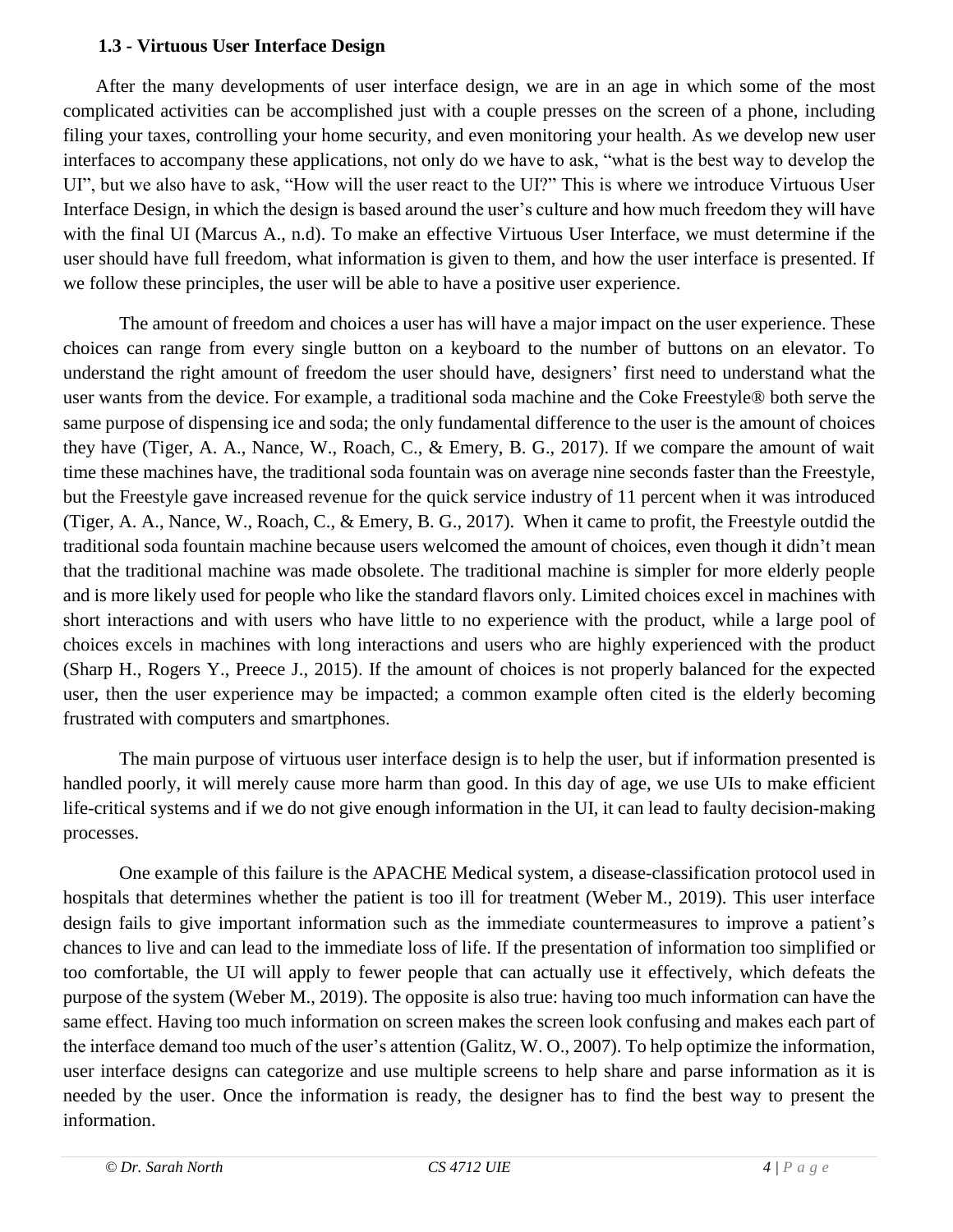To effectively send a message, we have to choose our words wisely. This same principle is also used for virtuous user interface design, but instead of only focusing on what words are used, we also have to organize and design the layout in which the information is delivered. If this is done improperly, then the application the user interface is a part of will not work as intended. When dealing with applications such as military software, we can see how dangerous this could be. An example of a poor virtuous interface design can be seen with a missile-strike planner software that the United States military had created that contained a cute, nonaggressive dog as the help feature avatar (Cummings M.L, 2004). With millions of dollars spent on development of the missile-strike system, the dog made this software seem like a simple excel sheet instead of the life-taking weapon it is. If this was the final version of that software, then it would lessen the gravity of sending an explosive to destroy people's livelihoods and lessen the proper emotional response of using this weapon (Cummings M.L, 2004). Some ways to fix that problem would be to have multiple checks to confirm the user's actions or to use a tame color palette to make this interface look serious instead of fun.

To create the most effective medium through which to deliver information, we have to understand that humans have a tendency to anthropomorphize computers (Weber M., 2019). We can use this to our advantage to make aesthetics that play on those feelings. Video games excel at making user interfaces that relay good aesthetics, like in the game "The Sims," in which the humanization of the computer makes the player want to interact with other characters, even though all you can do is give commands to the player character (Weber M., 2019). If we build around people's expectations and design an interface that gives information in a proper way, then we can make a virtuous user interface that optimally aids the user.

When making a UI, following the principles of virtuous user interface design makes a safe and welcoming platform that will maximize utility for the user. By providing the proper amount of choices, presenting the right level of information, and displaying the data properly, the UI will be simple and understandable, encouraging proper, repeated usage. If these ideas are not followed, usability engineers may still be able to make an efficient system, but not one that will be entirely beneficial for the users (Weber M., 2019). As development of user interface design continues, proper measures must be made to keep these new designs virtuously good for everyone involved.

#### **Intuitive and steady structure**

For an interface to be effectively useable and traversable, the controls and data must be spread out in a natural and reliable manner. Users are most likely all around familiar with numerous different interfaces, and designers ought to be as well, in the event that they need to accomplish multiple goals with their applications. Turning out with a completely new design for an interface may sound like a very fulfilling, potentially worldview-breaking venture; however, for every single change, a designer must consider that users need to feel comfortable. The rationale of convenience should have a major impact in the structure of any UI: the focus should be for the most-utilized controls to be predictable.

# **1.3.1 Clarity**

In the event that a user can't properly navigate an interface, all the time spent designing the product is wasted. In the visual chain of importance and substance, there ought to be no equivocation over the manner in which an interface works. One of the troubles in endeavoring towards a distinct or unique UI that stands out is balancing when to expound and when to be brief. When in doubt, the snappier and simpler, the better, so long as the UI doesn't lose any of its semantic significance. While a UI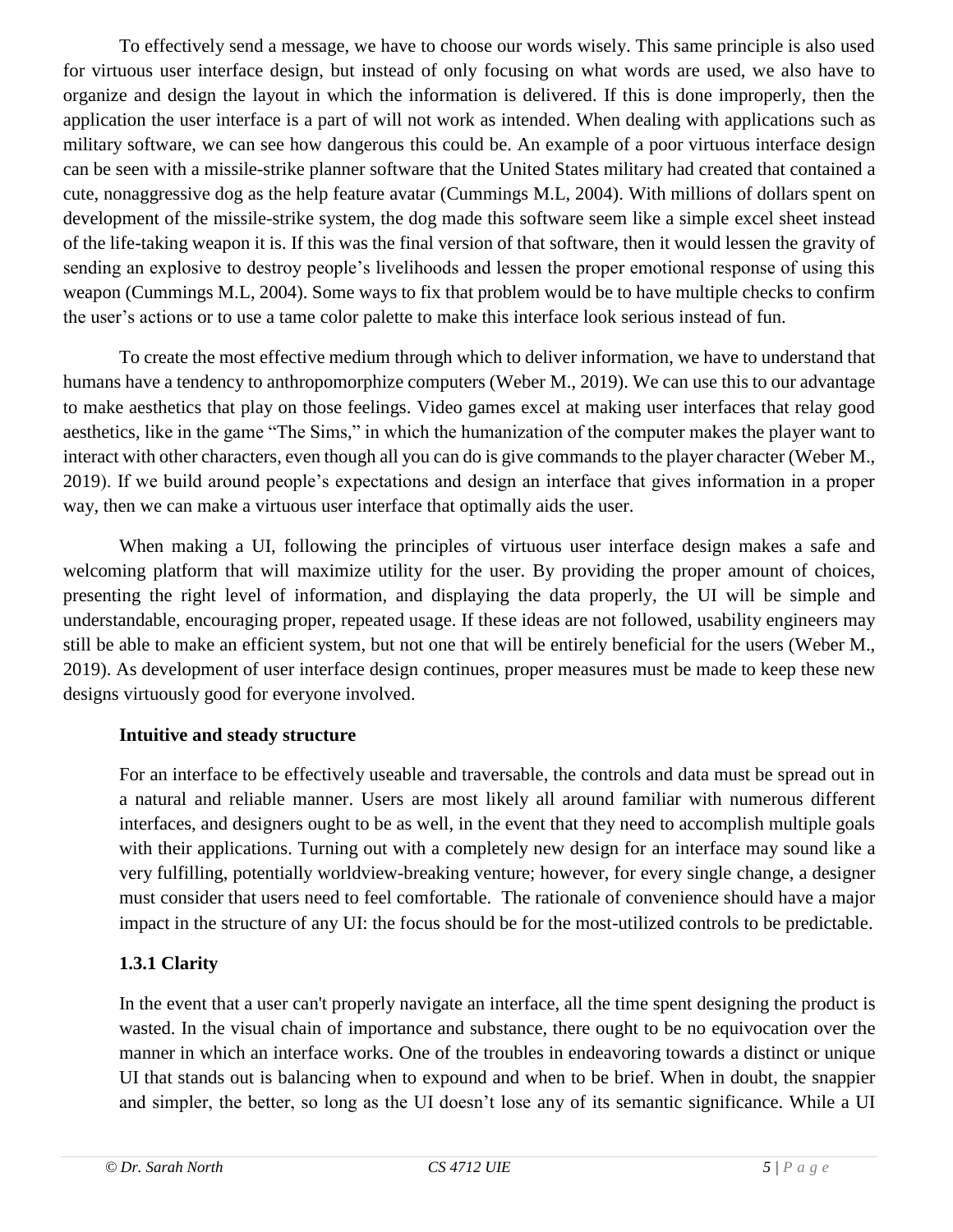ought to be structured so users can confidently perform actions without the assistance of a manual, it doesn't hurt to execute some assistance documentation in the event of some unforeseen issue.

# **1.3.2 High responsivity**

For a user to appreciate an interface, it can't feel as though the interface is struggling to keep up with mouse clicks and console tapping. On the off chance that the interface falls flat, designers should stay aware of user requests; failing to do so will essentially reduce a user's experience and can result in dissatisfaction, especially when attempting to perform fundamental undertakings. At every possible opportunity, the interface should move quickly in pace with the user, and where this is not feasible, a loading sign or some other effectively refreshed data ought to be exhibited to the user to prevent them from feeling "separated" from the interface. A slow-running interface can give the impression of poor or defective programming.

# **1.3.3 Maintainability**

A UI ought to have a limit to the number of updates introduced, and changes should be coordinated without causing serious interference to the user experience. For example, a designer may need to add an extra element to the product; if the interface is convoluted to the point that there is no space to add it without compromising clarity or aesthetics, this implies a defect in design.

# **1.3.4 Attractiveness**

Style is in no way, shape or form the most significant piece of an interface, and a pretty look cannot make up for a poor structure. In any case, insofar as style isn't mistaken for substance, some stylishly satisfying typography and a lovely shading plan can go far in making the user feel more at home when utilizing an interface. Once more, the style for an interface must be proper for the specific user. One may go so far as to perform some statistical surveying to decide precisely what users are searching for.

# **1.4 - User Experience**

 User Experience (UX) alludes to an individual's feelings about utilizing a specific product. It incorporates the commonsense, experiential, and emotional associations that come with product ownership and use. UX incorporates an individual's impression of the entirety of the product, including utility, usability and proficiency. User experience centers on having a profound comprehension of users, what they need, what they esteem, their capacities, and their constraints. It additionally considers the business objectives of the product. UX best practices advance improving the nature of the user's collaboration with and impression of a product and its use.

 UX design considers every single component that shapes this experience: how it makes the user feel and how simple it is for the user to achieve their tasks. This could be anything from how a physical item feels in the hand to how clear the checkout procedure is when purchasing something on the web. The objective of UX design is to make simple, effective, pertinent and all-around pleasant encounters for the user.

The main reason why user experience is so critical is because it is one of the key factors that can make the user hate or love the product. No matter how useful or how many features a product has, if it leaves the user frustrated, the user may prefer to use other similar software with a better user experience.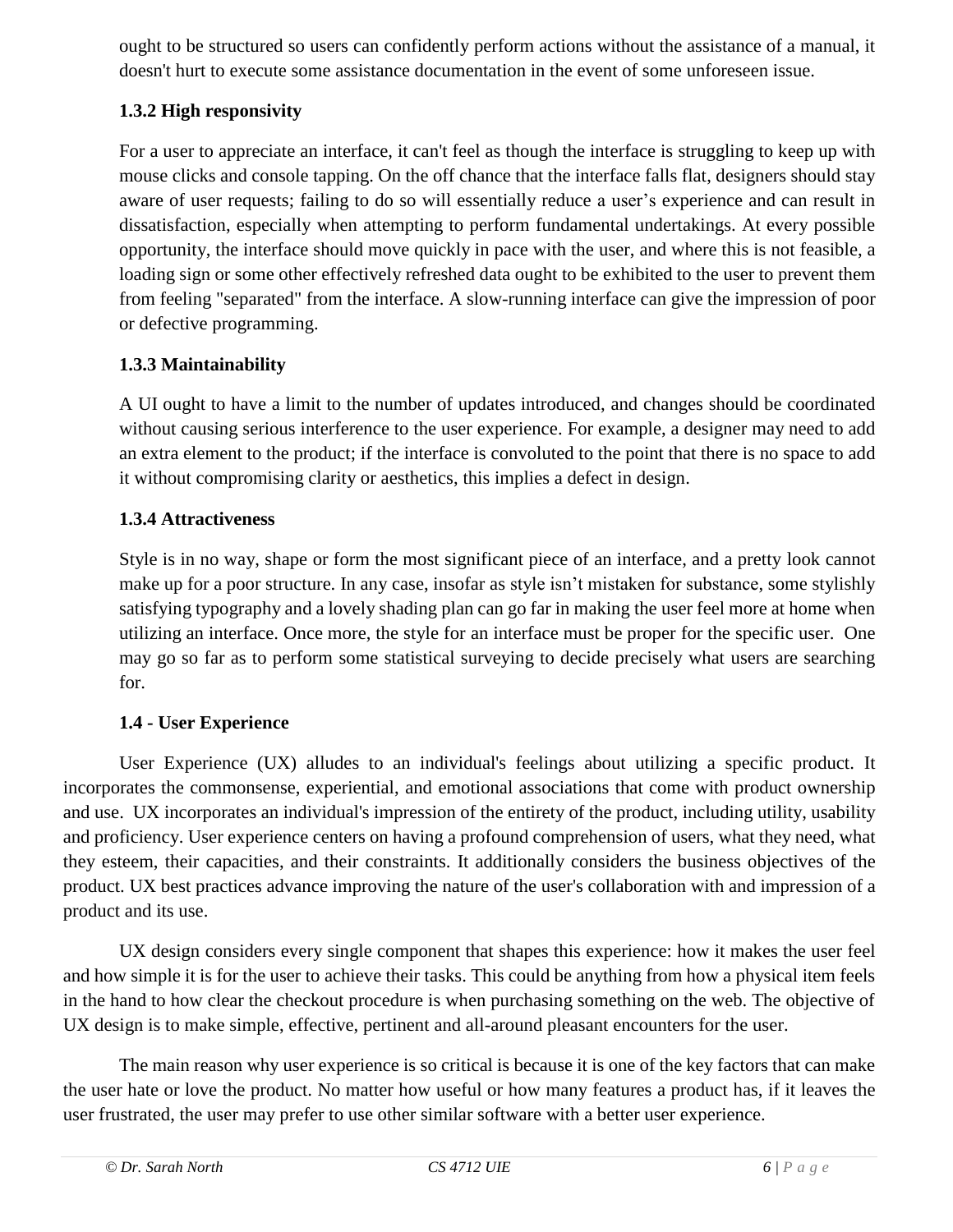Peter Morville argues that the 7 most important key factors related to a user's experience can be shaped into a honeycomb (Figure 1.1). These traits can be described as usable, findable, useful, valuable, accessible, credible, and desirable (Moreville, 2016).



# **Fig 1.1 Honey Comb UX (Kabir, 2019)**

#### **Useful**

If a product, system or service isn't useful to anyone, what is the point of bringing it to the market? There would be no audience for that specific product, and it would be impossible for the product to compete in the market. Because humans by nature all think differently and prefer different things, a product by its nature can be useful to one person while being completely useless to another. A good example of this would be a product meant for entertainment. A new completely new genre of video game might be loved by some people while completely being hated by the rest.

#### **Usable**

Usability is one of the most important of these factors, mainly because it allows users to work efficiently and effectively. Peter describes usability as a necessity for users but still not enough by itself for a great user experience. Usability applies to both hardware and software. A great example of this would be a Nintendo 64 controller, with buttons on both ends and a joystick in the middle; this frustrated some users when compared with recent console controllers, which are far more ergonomic with buttons and joysticks on both sides. In general, the first generation of any product may not be that usable. We can see this with MP3 players, which weren't that popular, but once the iPod came out, every household soon had a one.

#### **Findable**

How easy or hard is it to find a specific product? If the product is a software then it should have content such as toolbars and menu items which are easy to find as well. If a website such as CNN has all its news on the front page instead of being divided into sections, people won't prefer going to CNN's website.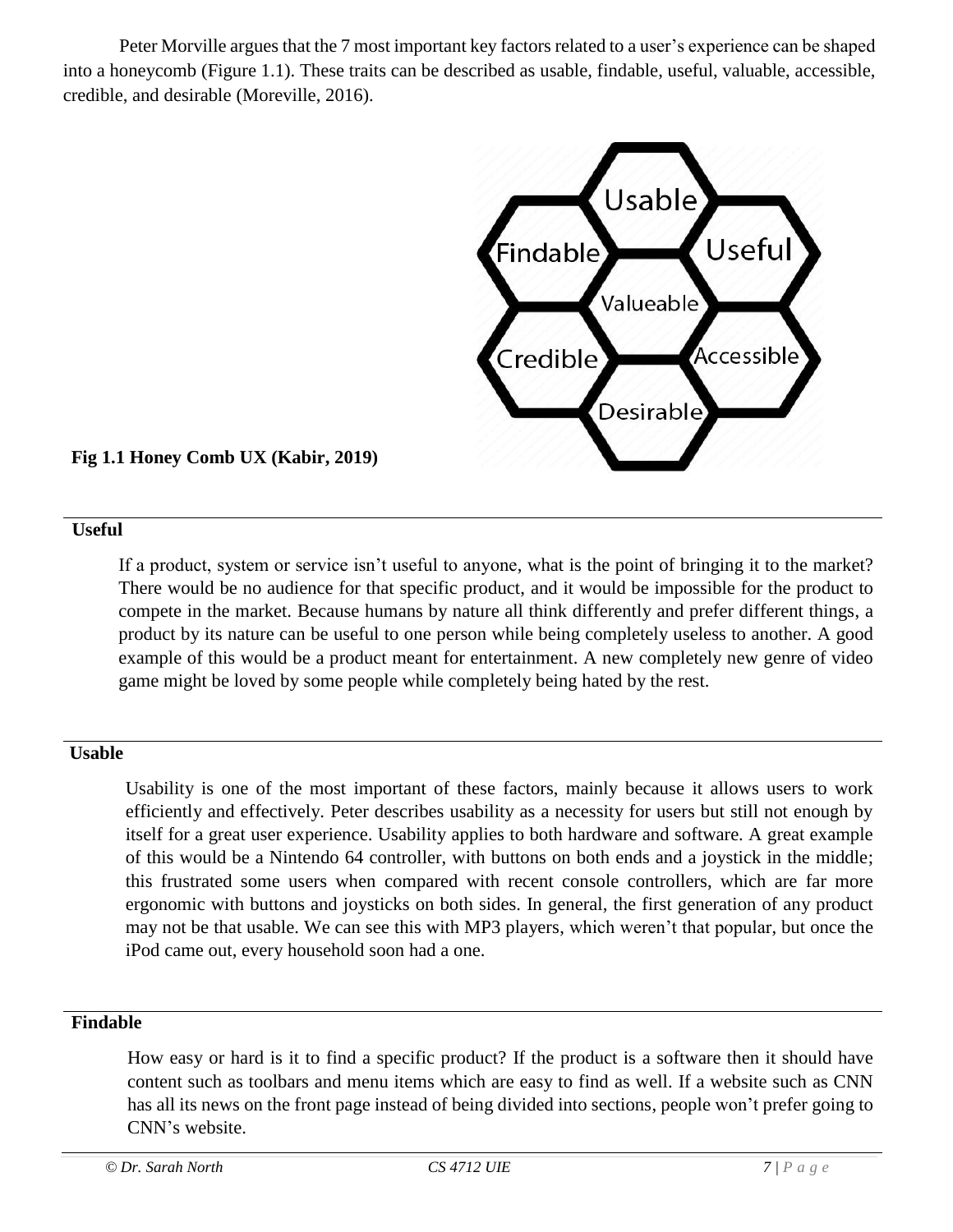#### **Desirability**

When it comes to desirability, one might wonder what it means in user experience. Simply put, desirability in user experience is conveyed through branding, image, identity, aesthetics and emotional design. Simply put. the more desirable the product is the more a user will brag about it and create a desire in other people, thus making it more popular.

#### **Accessibility**

The software should be accessible by all so that people with disabilities can also use the product. To some it might come as a shock that almost 20% percent of people in the US have disabilities according to the US census. That's 20% of the people that could be your potential users. Also, it is worth nothing that in the EU, it is a legal obligation for the design to be accessible, and that not doing so can result in a hefty fine.

#### **Valuable**

The product must be beneficial to its user. A product that costs \$500 and solves a \$10,000 issue will succeed, but on the other hand if a \$10,000 product solves a \$500 issue, people won't be that inclined to buy.

#### **Credible**

Credibility relates to how much the user will trust the product. It can depend on a lot of things such as how long a product lasts, how long it will be supported and updated, and on whether the information provided is accurate.

#### **1.4 UX Design Disciplines: The Quadrant Model**

UX is a broad umbrella term that can be divided up into four main disciplines: Experience Strategy, (ExS), Interaction Design (IxD), User Research (UR) and Information Architecture (IA).

#### **1.4.1 Experience Strategy (ExS)**

UX configuration isn't just about the end user; it likewise carries tremendous incentives to the business providing the product or service. UX design is tied in with conceiving an all-encompassing business process, consolidating both the user's needs and those of the organization.

#### **1.4.2 Interaction Design (IxD)**

Interaction design concerns how the user operates within a framework, considering every intelligent component; for example, page changes and activities. Interaction designers look to make natural plans that enable the user to easily finish core assignments and activities.

#### **1.4.3 User Research (UR)**

UX configuration is tied in with recognizing an issue and structuring the arrangement. This requires broad research and criticism from existing or potential users. During the exploration stage, UX designers will dispatch studies, lead meetings and ease of use testing, and make user personas so as to comprehend the end user's needs and goals. They assemble both subjective and quantitative information and utilize this to settle on great plan choices.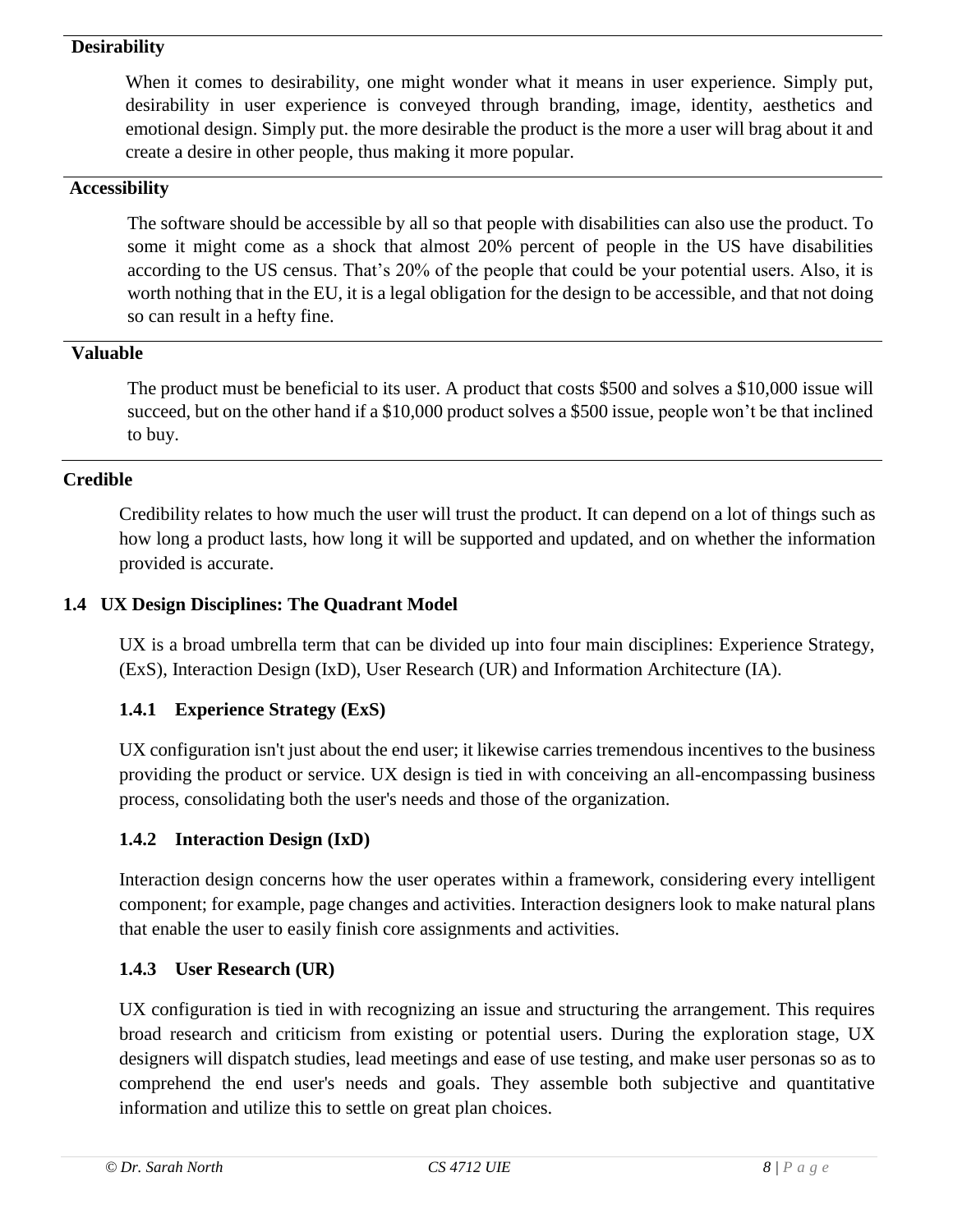#### **1.4.4 Information Architecture (IA)**

Data engineering is the act of sorting out data and substance in an important and open way. This is pivotal in helping the user to explore their way around a product. To determine the IA of some random item, data planners think about the connection between various arrangements. They likewise give close consideration to the language utilized and guarantee that it is both persuading and reliable.

### **1.5 - Process of Interaction and Interface Design**

The "Process" of Interaction and Interface design relies on the developer's ability to understand what a user or customer needs from a UI. Simplicity is key for a successful UI. The process requires that designers maintain consistency and use common practice UI elements. Typography, color, and texture are also all essential to a proper UI to make sure the user gets the correct format: "For instance, Microsoft Windows promotes the convention that each file's type is indicated by its extension (the part of the filename after the last period) and that an icon associated with the file type visually represents each file. The file type determines how the file will be opened when the icon is double-clicked" (Yee).

Security and usability are major qualities to consider. The three main steps are an analysis of needs, a designing phase, and then a testing phase. According to Yee, "every piece of software ultimately has a human user, even if that user is sometimes a system administrator or a programmer. Therefore, attention to usability concerns is always necessary to achieve true security." This is where designers need to ask whether or not the UI is truly secure. The process and guidelines of interactive design go hand-in-hand. They both rely on each other in order to accomplish a proper task or inclusion within a design.

User interface design is only a component *part* of user experience design and is more towards the side of "surface and overall feel of a design." According to the website Interaction-Design.org, one analogy is to picture UX design as a vehicle with UI design at the steering wheel.



**Fig 1.2 UI Design part of UX Design (**(Kabir, 2019)**)**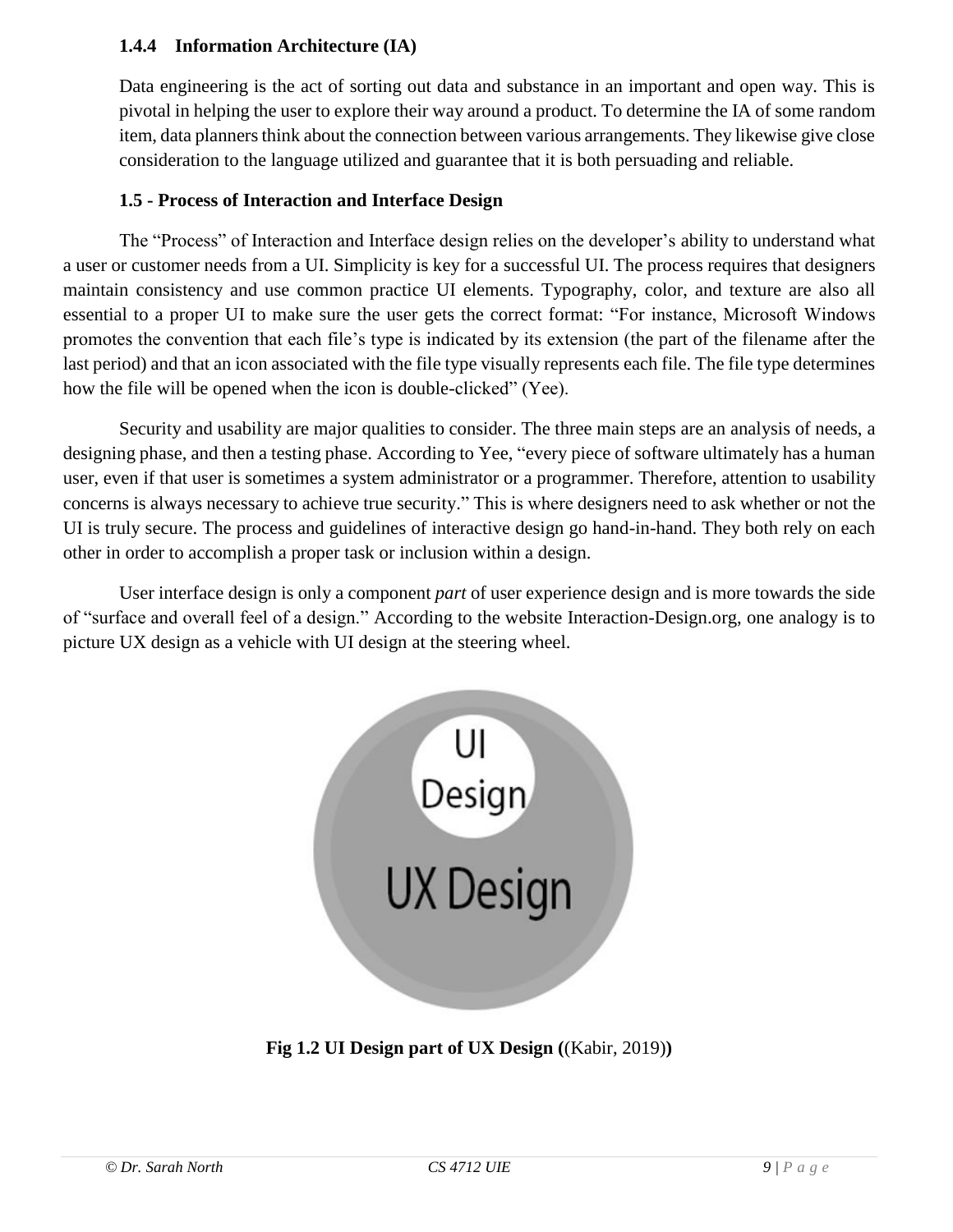In Figure 1.2, we show that UI design is a part of user experience design. User experience design has a lot of sub categories that all add up to become UX design, the biggest and most prominent of which is user interface design.

Interaction design, on the other hand, includes more than just software anything that is materialistic or in computer that has some sort of design is related to interaction design. There are 5 dimensions of IxD.

Those five dimensions of designs include

- i. (1d) Words,
- ii. (2d) Visual representations,
- iii. (3d) Physical objects space,
- iv. (4d) Time, and
- v. (5d) Behavior

These 5 dimensions were defined by Gillian Crampton Smith and Kevin Silver. (IDF, 2016).

 (1D) **Words** are text; basically, whatever the user can read without needing any interaction, such as a label. Its only purpose is to provide the user with the right amount of text.

1D: Text



**Fig 1.3 UI Design 1D (**(Kabir, 2019)**)**

 (2D) **Visual representations** are items that include graphical elements such as images, typography and icons which help the users.

1D: Text



**Fig 1.4 UI Design 2D (**(Kabir, 2019)**)**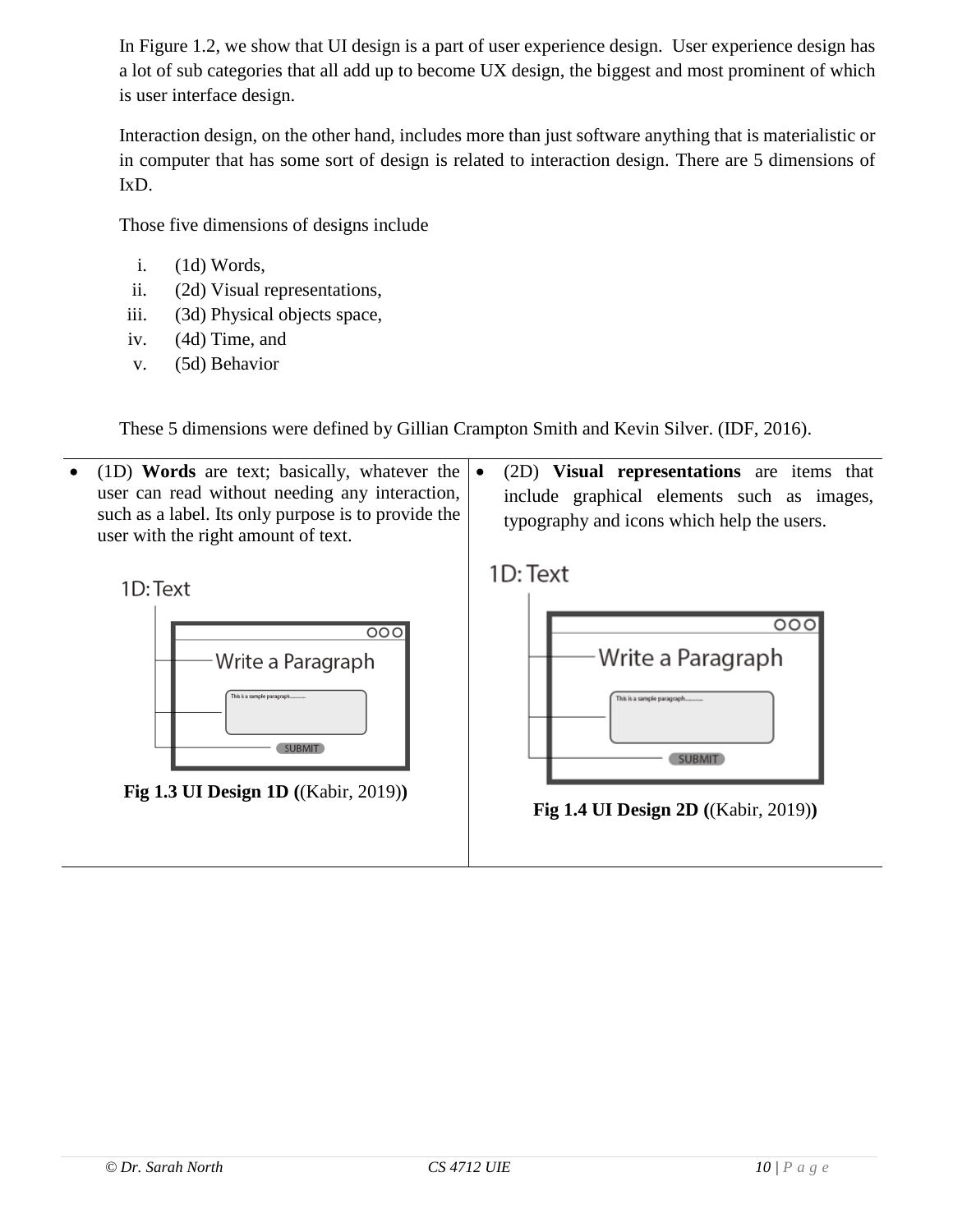(3D) **Physical Objects** involve the medium through which the user interacts with the product; some examples of this would include laptops, computers, mobile phones, tablets, etc.



**Fig 1.5 UI Design 3D (**(Kabir, 2019)**)**

 (4D) **Time** relates to things that change with time, such as media. This would include any animation, videos, and sound.



**Fig 1.6 UI Design 4D (**(Kabir, 2019)**)**

 (5D) **Behavior** is how all of the previous dimensions come together and interact with each other. This also includes users' inputs and outputs based on that interaction.



**Fig 1.7 UI Design 5D (**(Kabir, 2019)**)**

# **1.6 - Guidelines in Interaction and Interface Design**

The "Guidelines" in Interaction and Interface design rely on the users' tasks. It concerns how to minimize certain "undesired" events of what a user can do while streamlining the correct tasks accordingly: "Minimizing the risk of undesired events is a matter of controlling authorization. Accomplishing the user's intended tasks correctly depends on good communication between the user and the system" (Yee). The user must be granted a sense of authority in order to allow them to complete their tasks within a manageable time. Accurate awareness is critical to both the user and the developer because this allows the developer to develop authority for the user when interacting with the product, while maintaining their own control over the user for appropriate interaction. Communication is critical because that allows the user to use security policies within their own tasks, while maintaining boundaries. All in all, the guidelines provide the developer necessary uses that they need to implement for users. This allows for a safe and secure interactive design for small or large scale uses (Yee).

As the development of interaction and interface design advances, developers experiment with design choices; there is no true universal set of rules on what makes good user interface designs. Instead, we have guidelines that help paint a picture on what proper interface and interaction design should look like. For example, we can compare the Shneiderman-Plaisant rules to the Nielsen-Molich rules. These two set of rules share many guidelines, including for consistency and error preventions, but some guidelines are unique to each set of rules, such as the Shneiderman-Plaisant rule of having a minimal short-term memory load or the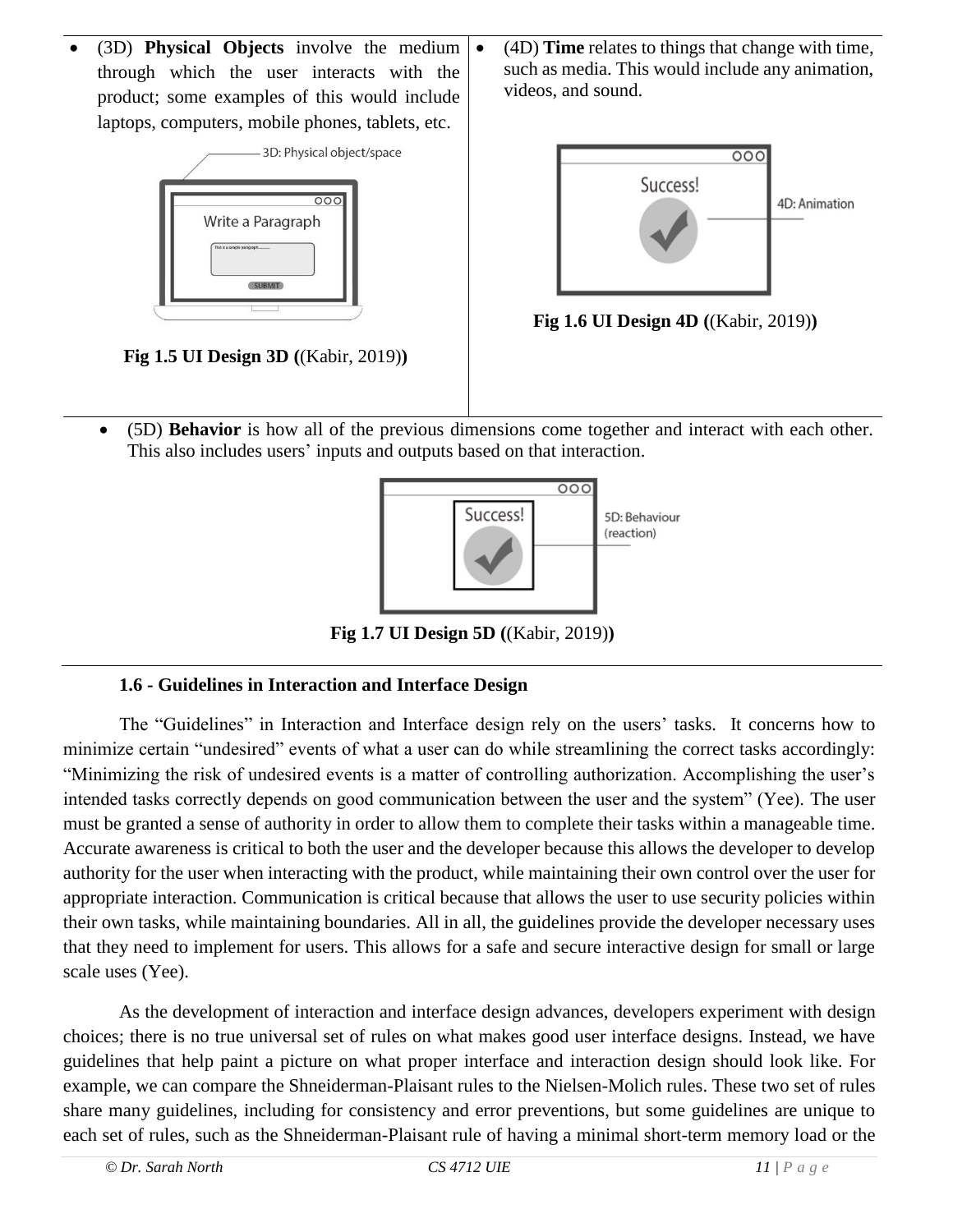Nielsen-Molich rule of having a minimalist design (Johnson J., 2014). Most of these guidelines all are similar to each other, because these rules have one very common factor: psychology. All of these guidelines are based off of the human psyche, or, in other words, these guidelines are optimized based on how people perceive, learn and reason with the user interface (Johnson J., 2014). Since these guidelines are made with the user's psyche in mind, they allow the user to have the most comfort and usability. By focusing on the structure of the UI, the control that the user has, and how understandable the UI can be, these guidelines can be a tool to make design decisions that lead to the best user experience.

If a user interface is difficult to control, then the main reason to give a user interface was likely ignored in the design phase. Most of the major printed guidelines all cover how the user control should be one of the largest priorities. Consider Shneiderman and Plaisant's direction to "permit easy reversal of actions" or Stone's statement that "(The UI should be) usable by all intended users, despite handicap, access device, or environmental conditions" (Johnson J., 2014). To start looking at user control, consider the hardware involved in the user interface. Before we had the mouse, every computer user would have to use the keyboard alone to issue commands; the main problem with this is that it requires the user to memorize or constantly search commands to interact with the computer. To help solve this problem, developers made new hardware for the computer in the 1960s, including the computer mouse and the touchscreen (Hopkins, 2017). These new pieces of technology allowed the user to select a command with only one press instead of typing every single word for each command. As the hardware improved to help support more usability, the virtual side of the user interface also improved to help achieve that same goal. Since computers were advancing to accomplish even more task, the computer needed more commands to help support the new power of the device such as the ability to revert to a previous state. In fact, people such as Nielson and Mack have made specific guidelines to focus on going back on to previous states (Johnson J., 2014). The ability to go back to a previous state saved time and effort because the user did not need to restart their chain of commands to the user interface. And as time progressed, even more commands were developed, such as the ability to debug errors and have customizability on the user interface. With all of these new control guidelines made, people can learn from their interactions through continued experiences with the user interface.

For a user interface acceptable to all levels of users, it must be completely understandable to the user. Two major guidelines that are key to make the user interface understandable are the ability to give quality feedback after a command is sent and having the user interface be visually appealing (Johnson J., 2014). Many common forms of feedback are seen through sound, animations, and changes to color. The one thing that all of those three types of feedback have in common is change: either from a new sound from silence or to a new visual to catch the eye of the user.

As we look and compare each variation of guidelines, we see that there is no single, correct version. These guidelines are merely suggestions that help hone a skill instead of a hard rule to follow (Johnson J., 2014). A lot of them have many things in common, but they all are designed for the user. Some people may handle certain aspects of a user interface differently; consider designing for a deaf person not being able to hear any audio feedback. As technology evolves, so will the guidelines of user interaction and interface designs. We see this through history with the changes that many innovations that new graphical user interfaces and devices introduced like the smartphone and the laptop (Hopkins, 2017). With all of these developing guidelines, user interface and interaction designs can have a better guide for the next generation of users.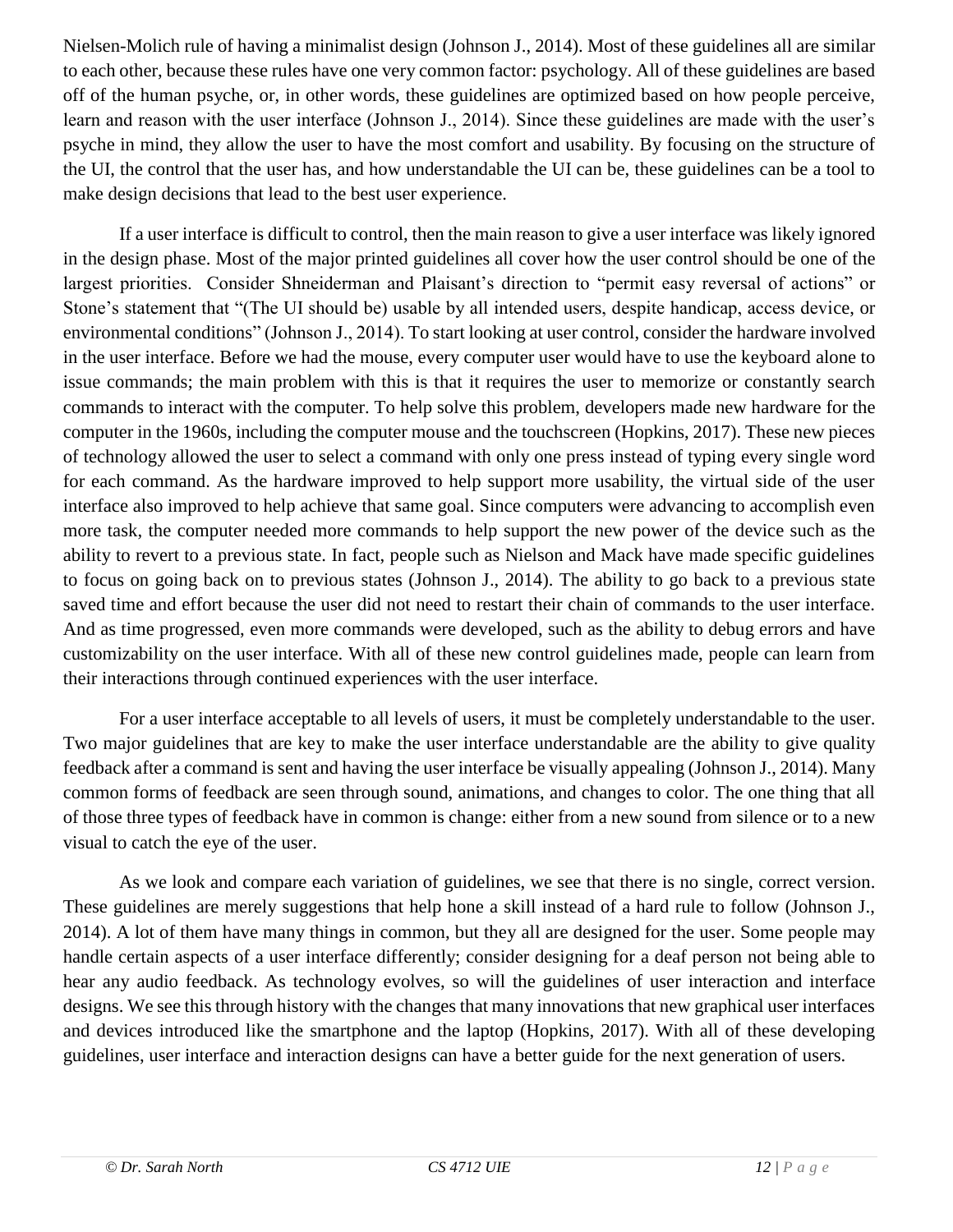#### **1.7 - Concise Summary**

User interface and interaction design are among the most important steps when creating an application. They are a part of what decides whether the application is successful or not. Good interface design allows the user to complete their set of tasks in the most efficient way possible, while interaction design is designing based on how the user will interact with the product. Interface design consists of five important dimensions: words, visual representations, physical objects or space, time, and behavior (Siang, 2019) and three important laws: Hick's Law, Fitts' Law, and Tesler's Law (Smith, 2018).

Combining these dimensions and laws, a user interface design can create a successful user interface. Important principles in interaction design are instructing, conversing, manipulation, and exploring (Preece, Rogers, Sharp, 2015). When creating a design, there are five important guidelines that a designer should always follow: make sure that the design has clarity, that the design is intuitive and easy to use, and that it is highly responsive, easily maintainable, and attractive. If a designer follows these essential guidelines, then their design should come out successfully. An important aspect of interaction and interface design is how the user is going to interact with the application itself. An important model that discusses this topic is the Quadrant Model, which contains four important topics: Experience Strategy (ExS), Interaction Design (IxD), User Research (UR), and Information Architecture (IA). When a designer understands all these topics, then they will be able to create successful applications that will make the users happy and come back repeatedly.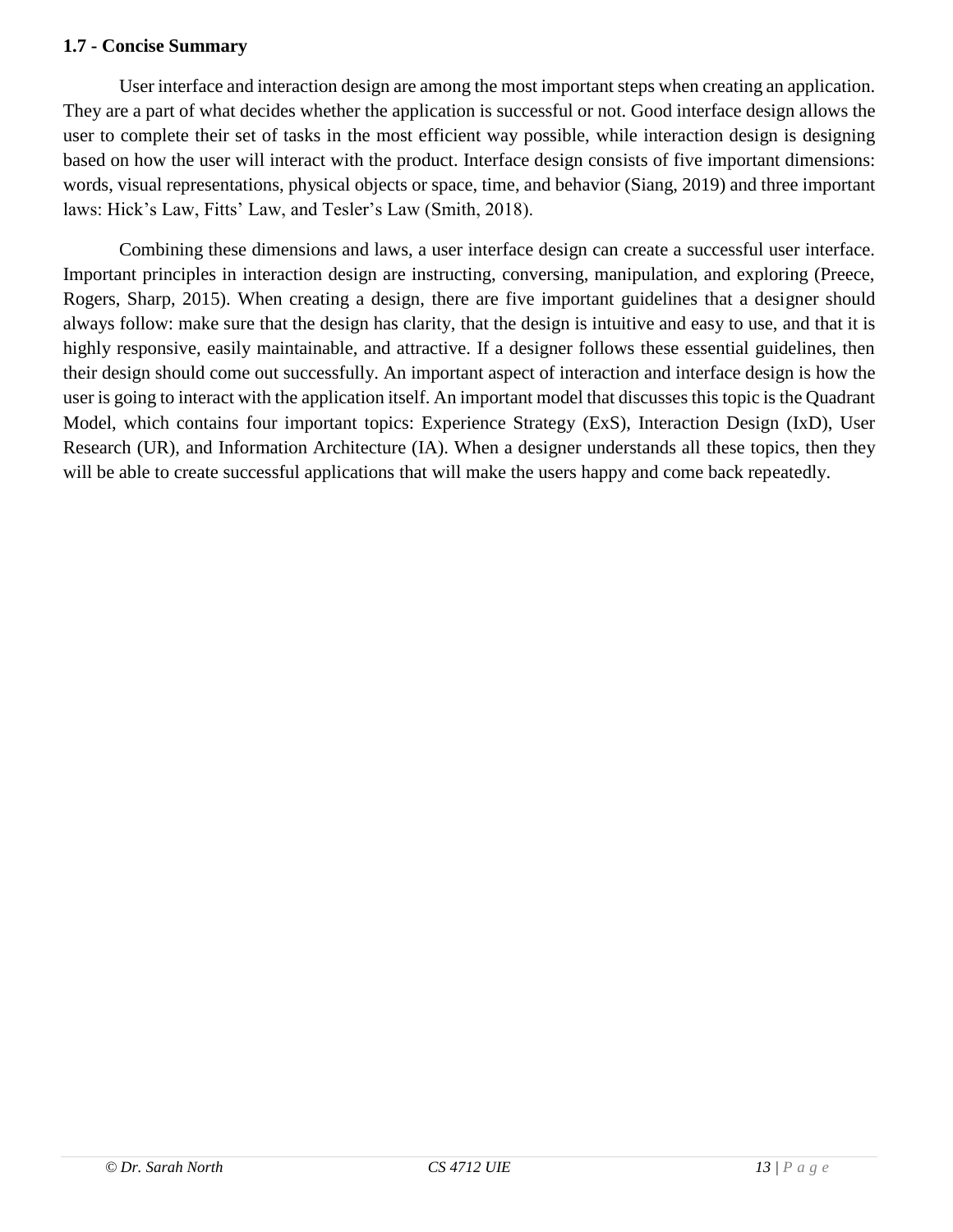#### **1.8 - Extended Resources**

#### **Descriptions & Links**

- 1. Walks through the steps of how to make an application for the iOS platform. The keynote talks about important topics discussed in the paper on how to design a proper, good user interface; including: know who your audience is, try not to make an application for everyone only a specific set of users, why are you making the app and what features do you think that is needed in the app. Also, design the app so it's easy to use for the user, but looks beautiful at the same time. <https://developer.apple.com/videos/play/wwdc2016/805/>
- 2. The video talks about the broad definition of interaction design, differences between interaction design and user experience design, the five dimensions of user interaction design and the questions all designers need to know when designing an application. <https://www.interaction-design.org/literature/topics/interaction-design>
- 3. This introduction talks about the Front-End Framework "Bootstrap" which is widely used within millions of websites today. A true example of Interactive Design and setting the standards for future Interaction & Interface Design projects. <https://getbootstrap.com/docs/4.3/getting-started/introduction/>
- 4. The video talks about bad aspects of user interface design as when a check box menu purposely has certain items in the checkbox already prefilled or how a shopping cart has "recommended items" in it to get you to spend more.

[Dark Patterns: User Interfaces Designed to Trick People](https://www.youtube.com/watch?time_continue=17&v=1KVyFio8gw4)

- 5. This video shows the user Interaction Design basics of different websites built throughout the years, and compares them to see how they hold up in today's society. [Interaction Design Basics](https://www.youtube.com/watch?v=G0QWA0sdyM8)
- 6. Kabir, M. (2019, June 26). HoneyCombUX. Retrieved June 26, 2019. Kabir, M. (2019, July 17). 3 UI Design part of UX Design Retrieved June 26, 2019.
- 7. An Abridged History of UI <https://blog.prototypr.io/an-abridged-history-of-ui-7a1d6ce4a324>
- 8. User Interface Guidelines for Different Computer Applications <https://balsamiq.com/learn/resources/reference/ui-guidelines/>
- 9. Common Example UI Design Guidelines [https://drive.google.com/file/d/1jA7dtre\\_XnDmAvmMA8mtpDlLQJoh2EZ4/view?usp=sharing](https://drive.google.com/file/d/1jA7dtre_XnDmAvmMA8mtpDlLQJoh2EZ4/view?usp=sharing)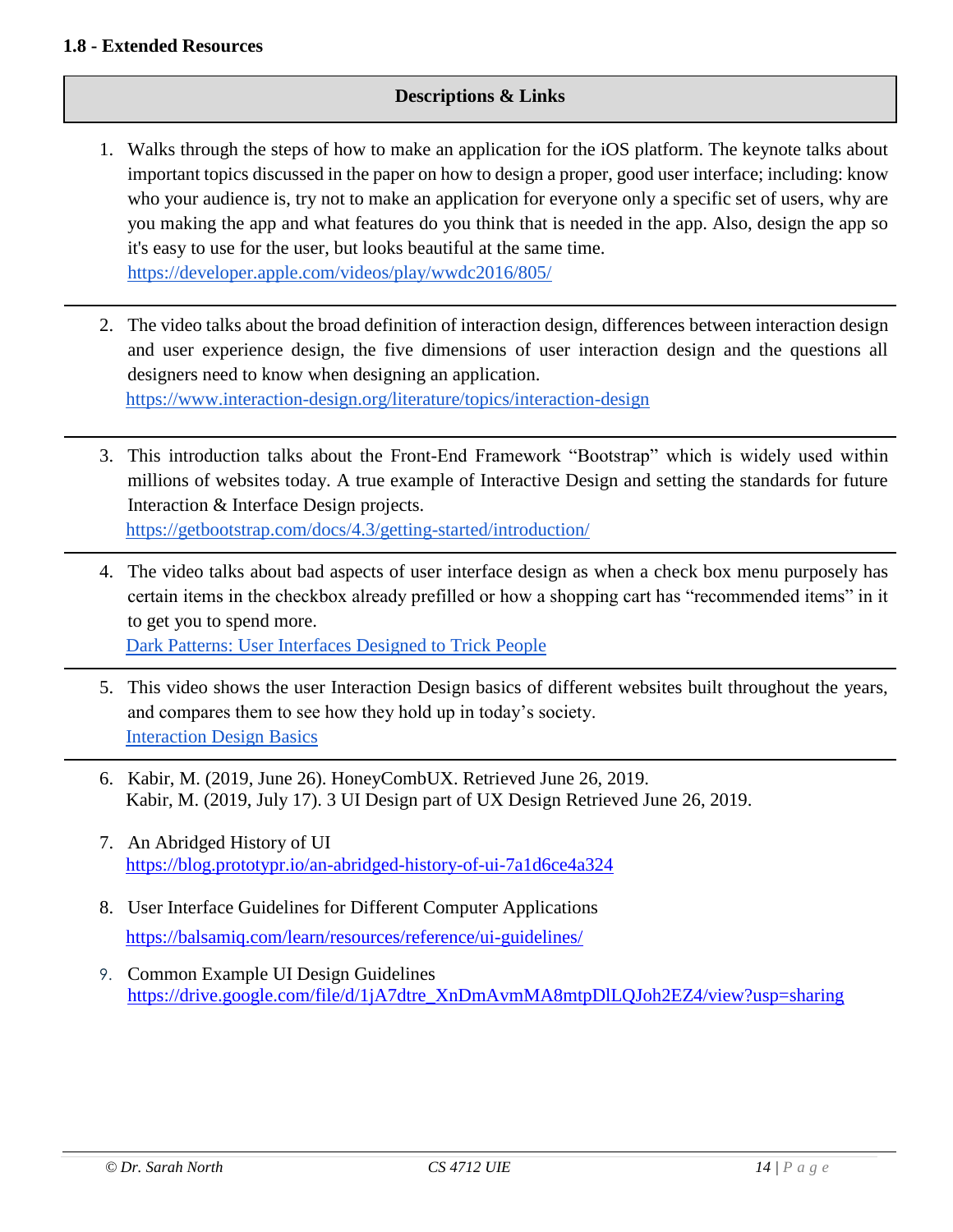#### **1.9 - References:**

- Card, S. K., Morgan, T. P., & Newell, A. (n.d.). The Psychology of Human-Computer Interaction. Retrieved June 9, 2019, from [https://books.google.com/books?id=iUtaDwAAQBAJ&pg=PP13&lpg=PP13&d#v=onepage&q&f=f](https://books.google.com/books?id=iUtaDwAAQBAJ&pg=PP13&lpg=PP13&d#v=onepage&q&f=false) [alse](https://books.google.com/books?id=iUtaDwAAQBAJ&pg=PP13&lpg=PP13&d#v=onepage&q&f=false)
- Cummings, M.L (2004). Creating moral buffers in weapon control interface design. (2004). IEEE Technology and Society Magazine, Technology and Society Magazine, IEEE, IEEE Technol. Soc. Mag, (3), 28.<https://doi-org.proxy.kennesaw.edu/10.1109/MTAS.2004.1337888>
- Galitz, W. O. (2007). *The Essential Guide to User Interface Design : An Introduction to GUI*
- *Design Principles and Techniques* (Vol. 3rd ed). Indianapolis, IN: Wiley. Retrieved from [http://search.ebscohost.com.proxy.kennesaw.edu/login.aspx?direct=true&db=nlebk&AN=191679&s](http://search.ebscohost.com.proxy.kennesaw.edu/login.aspx?direct=true&db=nlebk&AN=191679&site=eds-live&scope=site) [ite=eds-live&scope=site](http://search.ebscohost.com.proxy.kennesaw.edu/login.aspx?direct=true&db=nlebk&AN=191679&site=eds-live&scope=site)
- Holzinger, A. (n.d.). Human-Computer Interaction and Knowledge Discovery (HCI-KDD): What Is the Benefit of Bringing Those Two Fields to Work Together? Retrieved June 9, 2019, from <http://www.bookmetrix.com/detail/chapter/9da25cdf-b32c-46ca-962f-46f9207d84d5#citations>

Hopkins, A. (2017, February 2). An Abridged History of UI. Retrieved from [https://blog.prototypr.io/an](https://blog.prototypr.io/an-abridged-history-of-ui-7a1d6ce4a324)[abridged-history-of-ui-7a1d6ce4a324](https://blog.prototypr.io/an-abridged-history-of-ui-7a1d6ce4a324)

IDF, I. (n.d.). The Five Languages or Dimensions of Interaction Design. Retrieved from https://www.interaction-design.org/literature/article/the-five-languages-or-dimensions-ofinteraction-design

Interaction Design Basics. (2014, February 19). Retrieved June 9, 2019, from

https://www.usability.gov/what-and-why/interaction-design.html (n.d.). Retrieved from Career Foundry: https://careerfoundry.com/

- Johnson, J. (2014). Designing with the Mind in Mind: Simple Guide to Understanding User Interface Design Guidelines. Amsterdam: Morgan Kaufmann. Retrieved from [http://search.ebscohost.com.proxy.kennesaw.edu/login.aspx?direct=true&db=e862xna&AN=550422](http://search.ebscohost.com.proxy.kennesaw.edu/login.aspx?direct=true&db=e862xna&AN=550422&site=eds-live&scope=site) [&site=eds-live&scope=site](http://search.ebscohost.com.proxy.kennesaw.edu/login.aspx?direct=true&db=e862xna&AN=550422&site=eds-live&scope=site)
- *5 aspects of a good user interface*. (n.d.). Retrieved from Argon Design: http://www.argondesign.com/news/2014/feb/5/5-aspects-good-user-interface/
- Fessenden, T. (2018, August 19). *Prominence-Interpretation Theory*. Retrieved from Nielsen Norman Group: https://www.nngroup.com/articles/prominence-interpretation-theory/
- MARCUS, A. (n.d.). Crosscurrents cultural Dimensions and Global Web User-Interface Design. Retrieved June 9, 2019, from<http://people.cs.vt.edu/~shaffer/CS6604/Papers/p32-marcus.pdf>
- Morville, P. (2016, October 11). User Experience Design. Retrieved from http://semanticstudios.com/user\_experience\_design/